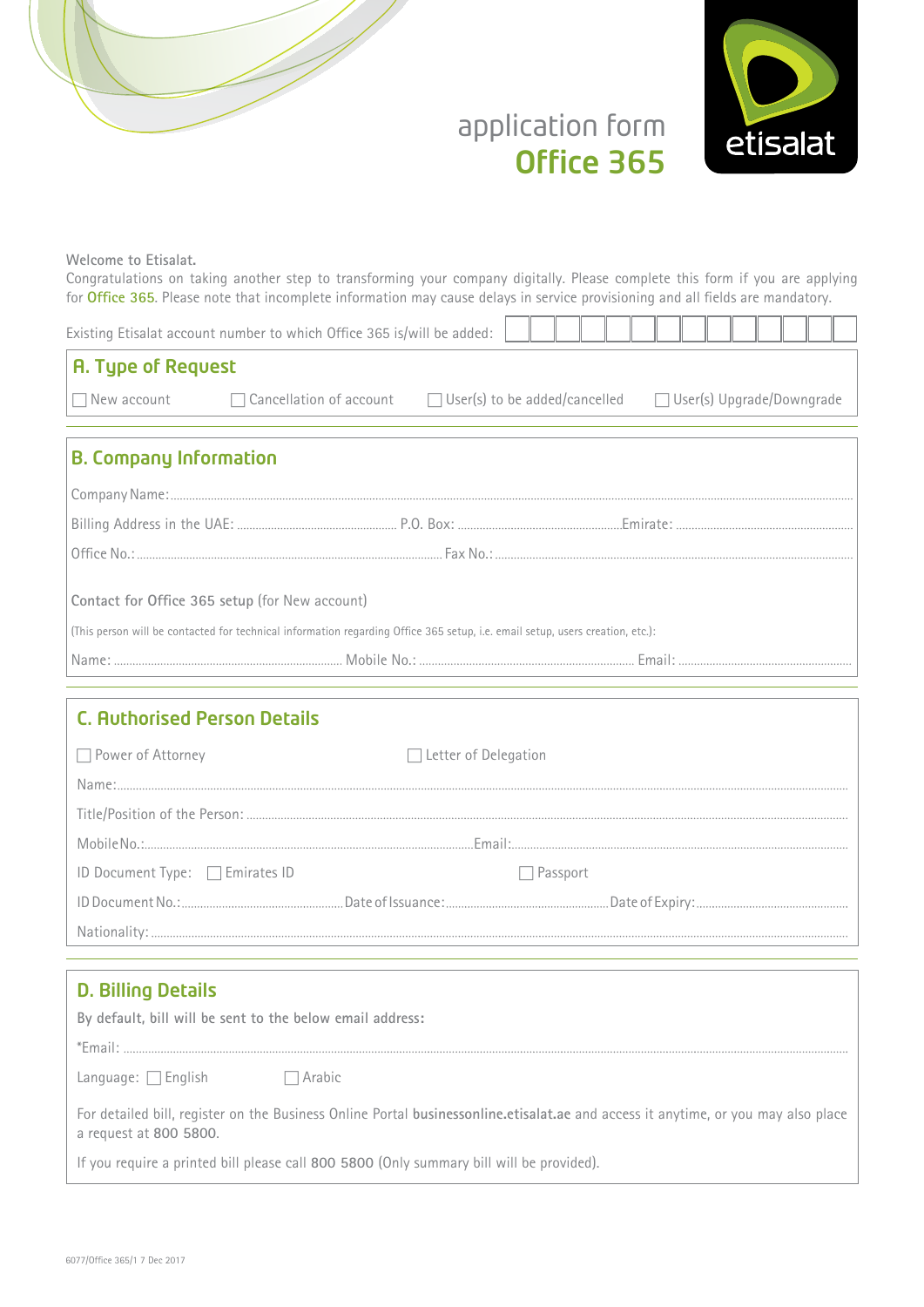# E. Office 365 Addition or Cancellation of users

Please select your package(s) on a one-year-contract

| Choose your package(s)    | Desktop<br><b>Office</b> | Online<br><b>Office</b> | <b>Business</b><br>Email | OneDrive<br>online<br>storage | Customer<br>Setup and<br>Support | <b>Monthly</b><br>fee (AED) | No of<br>users to<br>be Added | No of<br>users to be<br>Cancelled |
|---------------------------|--------------------------|-------------------------|--------------------------|-------------------------------|----------------------------------|-----------------------------|-------------------------------|-----------------------------------|
| <b>Business Essential</b> | X                        | $\checkmark$            | 50GB                     | 1TB                           | $\checkmark$                     | 19                          |                               |                                   |
| <b>Business</b>           | ✓                        | $\checkmark$            | X                        | 1TB                           | $\checkmark$                     | 36                          |                               |                                   |
| <b>Business Premium</b>   | ✓                        | $\checkmark$            | 50GB                     | 1TB                           | $\checkmark$                     | 47                          |                               |                                   |
| Enterprise E1             | X                        | $\checkmark$            | 50GB                     | 1TB                           | $\checkmark$                     | 40                          |                               |                                   |
| Enterprise E3             | ✓                        | $\checkmark$            | unlimited                | 1TB                           | $\checkmark$                     | 88                          |                               |                                   |
| Exchange Online Archiving | N/A                      | N/A                     | N/A                      | N/A                           | $\checkmark$                     | 11.8                        |                               |                                   |

One-time customer set-up charges apply as below:

- AED 50 per company (includes first 4 users at the time of sign-up)

- AED 5 per user (5th user onwards)

Configuration and migration services can be ordered on project basis (optional) and are charged as below:

- AED 250 project setup charges (includes first 4 users in each project)

- Additional users will be charged as per below slabs:

| <b>Additional Users</b>     | $\le$ = 10 $^{\circ}$ | 11 to 20 | 21 to 30 | 31 to 50 | 51 to 100 | $= 100$    |
|-----------------------------|-----------------------|----------|----------|----------|-----------|------------|
| One-time Charges (per user) | 70                    | 60       | 50       | 40       | 30        | Case Basis |

 $\blacksquare$  l want to order configuration and migration project for  $\blacksquare$ 

## F. Domain name and Microsoft subdomain setup (for New account)

I want to use the following domain name:

The domain name will appear after the  $@$  sign in your email address. Verification of ownership & validation will occur during the onboarding process.

OR ......................................................................................... :)com. or ae. like extension include please (name domain existing an have I c

 $\Box$  I wish to apply for a new domain name (please fill in the **Domain Name Service** application form). Acquiring the domain name depends on its availability.

com.onmicrosoft. ............................................................................................ ECS **:subdomain Microsoft following the use to want I**

Microsoft subdomain is a unique identifier for all Office 365 licenses of your company. Subdomain to be between 6 to 27 characters, with at least 4 English letters and 2 digits. Ensure a unique subdomain, since it is mandatory for registering the Office 365 licenses.

# G. Upgrade or downgrade of existing users

|           |                           |                           |                 | To package              |                      |                      |
|-----------|---------------------------|---------------------------|-----------------|-------------------------|----------------------|----------------------|
|           |                           | <b>Business Essential</b> | <b>Business</b> | <b>Business Premium</b> | <b>Enterprise E1</b> | <b>Enterprise E3</b> |
|           | <b>Business Essential</b> |                           |                 |                         |                      |                      |
| package   | <b>Business</b>           |                           |                 |                         |                      |                      |
|           | <b>Business Premium</b>   |                           |                 |                         |                      |                      |
| E<br>Elem | Enterprise E1             |                           |                 |                         |                      |                      |
|           | Enterprise E3             |                           |                 |                         |                      |                      |

Explanation: If you want to change 5 Business Premium users to Business users, then please write the number 5 in the intersection of Business Premium in green box and Business in grey box.

## H. Cancellation of the whole subscription

 **date from ........................................................................................... because subscription 365 Office whole my cancel to wish I .irrevocable is data my of deletion the that acknowledge I and......................)YY/MM/DD(**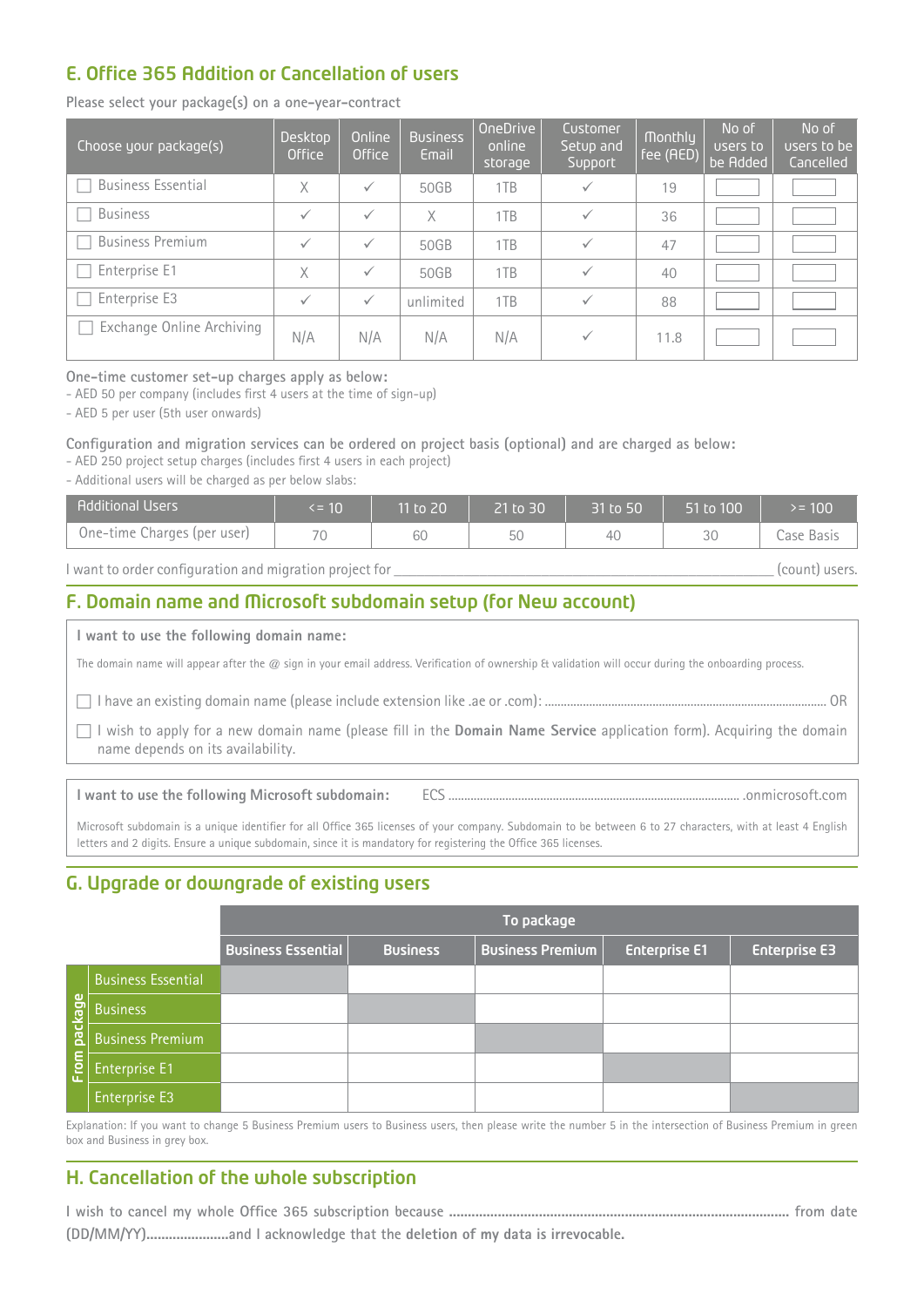## **I. Required Documents**

- 
- 2. Valid passport copy / Emirates ID of the sponsor/partner 4. Establishment Card (New customers only)
- 1. Trade License **State of Attorney of the signing person** 3. Power of Attorney of the signing person
	-

## J. Your Authorisation

I/We clearly understand that by completing and signing this application form, I/we conform to Etisalat's Terms and Conditions of Office 365. The Terms and Conditions of this service is an integral part of Etisalat's Terms and Conditions of the associated .services

I hereby authorize the Service Provider to use the email and system credentials for the purpose of data migration with regard to the Service. I also assure that I have obtained such authorization from the person(s) owning such credentials. Note: Feasibility of the migration is subject to assessment.

Name of Applicant: ..

| Signature of Applicant | Company Stamp |
|------------------------|---------------|

## **For Official Use Only**

|--|

Contact Details: ...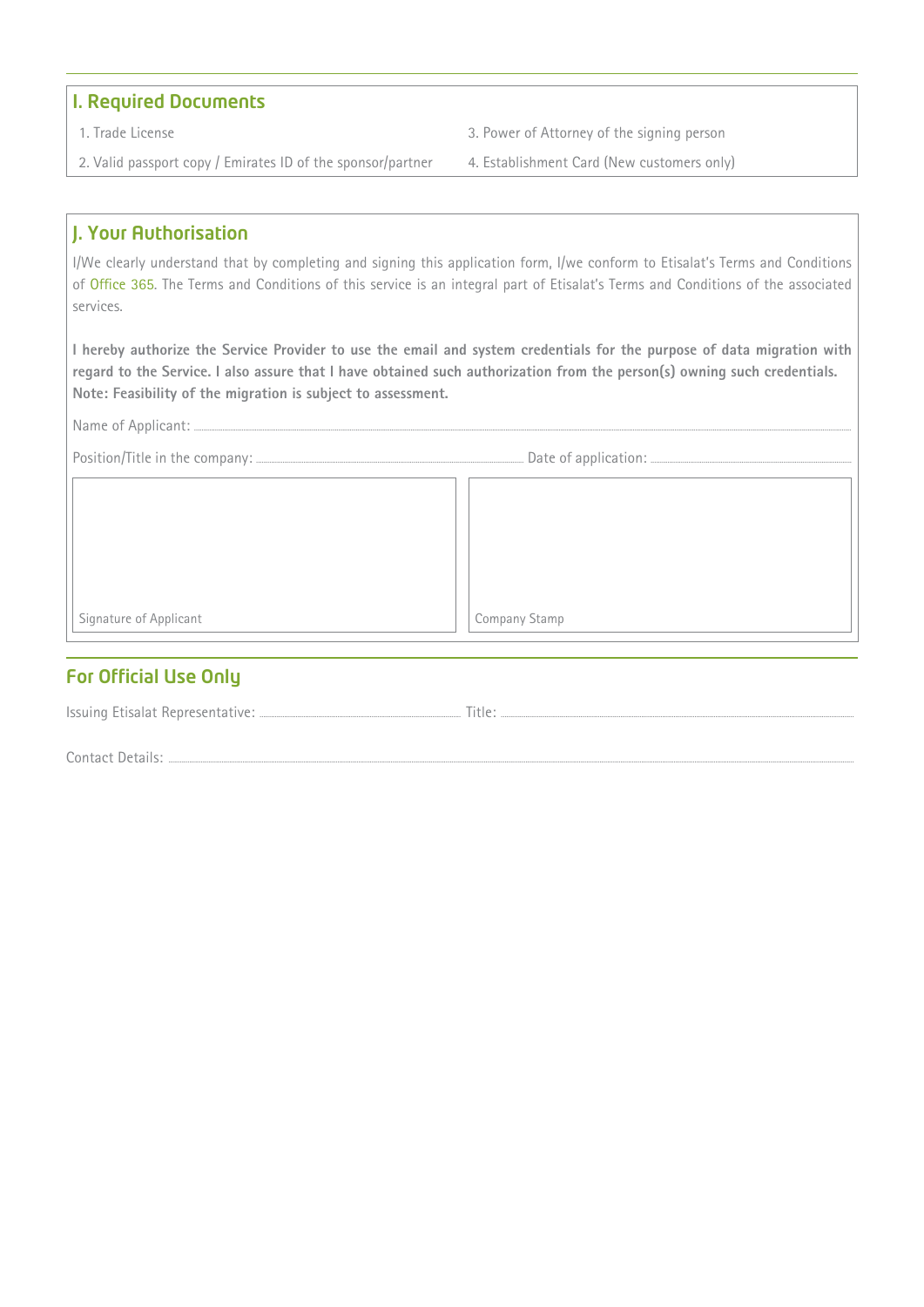

### 1. Introduction

These specific terms and conditions ("Service Specific Terms") apply in relation to the provision of the Service by Etisalat to the Customer, in addition to the other constituent parts of the Agreement hetween Etisalat and the Customer

### 2. Definitions

- (a) "Acceptable Use Policy" is set forth in the Online Services Terms or as otherwise made prominently available by .Microsoft
- (b) "Agreement" means the entire contractual agreement between Etisalat and the Customer in relation to the Service comprising of those constituent parts listed in Clause 2.1 of the General T&Cs (Business).
- (c) "Customer" means the person / entity who purchases or subscribes to the Service
- (d) "Etisalat" means Emirates Telecommunications Corporation and any of its wholly-owned subsidiaries.
- (e) "Initial Customer Set-up" means the initial technical/ software set-up necessary for the use of the Service when Customer subscribes to the Service for first time and Etisalat provisions the Service to the Customer. Accordingly, the .<br>"Subsequent Customer Set-up" means any later technical/ software set-up necessary for the use of the Service that might involve, without limitation, set-up for additional Users of the same Customer.
- (f) "General T&Cs (Business)" means Etisalat's general terms and conditions for business products and services which are published on Etisalat's website and are available through the other communications channels referred to in Clause 34 of the General T&Cs (Business).
- (q) "Minimum Term" has the meaning given to it in Clause 4(b).
- (h) "Online Services Terms" means the terms that apply to your use of the Service available at http://www.microsoft.com/ licensing/onlineuserights or such other online source made available by Microsoft for this purpose. The Online Services Terms include terms governing the Customer use of the Service that are in addition to the terms in the Agreement.
- (i) "Related Service" is the eligible Etisalat service (as determined by Etisalat from time to time) to which the Service may be added to.
- (i) "Service" means the provision of the Software as described in more detail in Clause 3.
- 365. Office Microsoft means**" Software**) **"**k(
- $\Box$  **"Package"** means either of the Microsoft SKUs, including but not limited to Business Essential, Business, Business Premium Enterprise E1, Enterprise E3, and Exchange Online Archiving.
- (m) "User" means user of the Service for which the Customer subscribed to the Service according to the terms of the Agreement and which forms part of the Customer's business/ operations in that it might be the Customer's employee, contractor or an agent but excludes any third party.

#### **B. Service Description**

- (a) The Service is the provision of software Microsoft Office 365 hosted by Microsoft that is offered in various stock keeping units ("SKUs"), including but not limited to the following:
	- Business Essential (maximum number of Users per each
	- $\epsilon$  Customer account  $\epsilon$  300)
	- Business (maximum number of Users per each Customer  $account$  is  $300$
	- Business Premium (maximum number of Users per each Customer account is 300)
	- Enterprise E1
	- Enterprise<sub>E3</sub>
	- Exchange Online Archiving (as add-on to Business Essential, Business Premium, Enterprise E1).
- (b) These SKUs are referred to as 'Packages' by Etisalat. Customer can buy a given number of Users per each Package. The bending a given handled are come per count remains the features of the SKUs (and thus the Packages) are defined by Microsoft and/ or Etisalat and might be subject to changes Etisalat does not offer Skype for Business components as part of the Service. The number of Users which can be purchased<br>in the given Package might be limited by Microsoft or Etisalat .(300 of limitation above the to addition in(
- (c) For a detailed description of the Microsoft Office 365 services, please refer to https://technet.microsoft.com/library/ ii819284.aspx or https://technet.microsoft.com/en-us/office/ dn788955.aspx or such other online source made available by Microsoft for this purpose.
- (d) Customers subscribing to the Service are also entitled to

support by Etisalat from Sunday to Thursday from 7AM to 9PM. In most of the below support cases, the active cooperation of the Customer is required without which the take produce the notion of the successfully. Etisalat does not take the responsibility for the consequences of non-satisfactory cooperation by the Customer. If the domain name, that the Customer wants to use with the Service is not maintained by Etisalat, it is the sole responsibility of the Customer to arrange for the appropriate set-up. The Service support includes, but is not limited to, these activities:

- (i) Initial and/or Subsequent Customer Set-up of the Service account Customer Customer Customer the Customer account and the User names; assigning services to Users (e.g. creating email names); setting up the domain name, if it is maintained by Etisalat, etc.).
- (ii) Setting up thick clients (e.g. Outlook, Office, etc.).
- (iii) Migration of existing Customer data from Customer's legacy systems (e.g. migrating email data, SharePoint data, files to OneDrive, etc.) towards Office 365 (related to the Agreement)
- (iv) Aftersales support.
- (e) After first subscribing to the Service, in relation to the Initial Customer Set-up, Etisalat shall
	- (i) Contact the Customer and provide appointment time for Initial Customer Set-up;
	- (ii) Effectuate the set-up and provide appointment for migration (if needed); and
	- (iii) Conduct the migration (if applicable).
- (f) Domain name is not part of the Service. It is the Customer's responsibility to provide a domain name before the Customer subscribes to the Service. The Customer can use:
	- (i) Customer's existing domain name which the Customer has with their existing Etisalat broadband service;
	- (ii) Customer's other existing domain name (the setup of which is the sole responsibility of the Customer). Link to the description of the necessary domain setup: https://support.office.com/en-us/article/Create-DNS-<br>records-for-Office-365-at-any-DNS-hosting-provider-<br>7b7b075d-79f9-4e37-8a9e-fb60c1d95166; or https://support.office.com/en-us/article/Create-DNS-
	- (iii) If the Customer wants to use a new domain name with the Service, the Customer has to buy it through Etisalat prior to subscribing to the Service. The fastest and easiest way is to register the domain name by using the following link: https://www.nic.ae

#### 4. Commencement & Duration

- (a) The Agreement is valid and binding on and from the date on which it is submitted to and accepted by Etisalat (the "Effective Date").
- (b) The Agreement has a minimum term of twelve (12) months ("Minimum Term"). The Agreement shall be auto-renewed for a consecutive period of twelve (12) months unless the Customer terminates the subscription to the Service before the end of the current term. Adding new Users, cancelling some or all Users or suspending some or all Users do not change the term of the Agreement.
- (c) When the Customer or Etisalat terminate the Related Service, the Service will also be deemed to be terminated Etisalat takes no responsibility for any consequences resulting from the termination of the Related Service

#### 5. Customer Obligations & Restrictions

- (a) The Customer may allow for the use of the Service by the ensure shall customer that we have the serve the service by the Users, but not by any other party. The Customer shall ensure the compliance of all Users with the terms of this Agreement, all applicable laws and the Online Services Terms
- (b) Hse of the Service and the licensed Software shall be subject to the terms of the Online Services Terms If the Customer does not accept the terms of the Online Services Terms, the Customer shall not use, and Etisalat shall not be bound to deliver, the relevant Service and licensed Software
- (c) Customer has to notify Etisalat if the Customer primary Office 365 contact that must be provided for the Service or any of its contact details (first name, last name, email address, phone number) change.
- (d) The Customer shall not:
	- (i) Transfer, sub-license, lend, lease, or otherwise make available the Service or the licensed Software to any other party;
	- (ii) Modify, adapt, make error corrections or create derivative works based on the Software:
	- (iii) Use the Service for any purpose other than using the

# Terms and Conditions Office 365

licensed Software in accordance with this Agreement and the Online Services Terms; or

- (iv) Use or export the Service or the licensed Software in a manner that is contrary to United States and international export laws and regulations that apply to the licensed Software. These laws include restrictions on destinations be can information and information and users and end use. Additional information can be found at www.microsoft.com/exporting.
- (v) Do any act that infringes the intellectual property or other proprietary rights of Microsoft and/or any third party. The Customer agrees to indemnify and hold Etisalat and Microsoft harmless from and against any and all claims, costs, expenses, damages, liabilities that Etisalat and Microsoft may suffer or incur as a result of any dispute that may arise, in any way whatsoever, in connection with any breach of this provision.

### 6. Etisalat's Obligations

Etisalat will provide the Service to the Customer based on these Service Specific Terms together with the other constituent parts of the Agreement, and in accordance with the law.

### 7. Charges related to Package Changes

(a) If the Customer changes the Package subscription in relation to one or more of the contracted Users, additional charges shall apply according to the table below. In addition, the<br>Customer agrees that after the change of the Package is implemented, some of the features may not be available anymore for the given User and all the Service related data regarding such User might be deleted accordingly. Etisalat is not responsible for any consequences resulting from changing after rependence on any concept measurements of change of change of change of change is only possible after the Customer has paid the additional charges applicable to the change.

| Changing<br>from (vertical)<br>$\rightarrow$ To<br>(horizontal).<br>One-time fee<br>(AED) per<br>changed User. | <b>Business</b><br><b>Business</b><br><b>Essential</b> |          | <b>Enterprise</b><br>E1 | <b>Business</b><br>Premium | <b>Enterprise</b><br>E <sub>3</sub> |  |
|----------------------------------------------------------------------------------------------------------------|--------------------------------------------------------|----------|-------------------------|----------------------------|-------------------------------------|--|
| <b>Business</b><br>Essential                                                                                   | N/A                                                    | $\cap$   | $\cap$                  | $\bigcap$                  |                                     |  |
| <b>Business</b>                                                                                                | 80                                                     | N/A      | $\cap$                  | $\bigcap$                  |                                     |  |
| Enterprise E1                                                                                                  | 80                                                     | $\cap$   | N/A                     | $\cap$                     |                                     |  |
| <b>Business</b><br>Premium                                                                                     | 80                                                     | 80<br>80 |                         | N/A                        |                                     |  |
| Enterprise E3                                                                                                  | 150                                                    | 150      | 150                     | 150                        | N/A                                 |  |

#### 8. Customer Credit, Advance Pauments & **Deposits**

Please see Clause 13 of the General T&Cs (Business) for the customer credit, advance payment and deposit provisions that annly to the Service

#### **9. Other Provisions**

- (a) Only existing Etisalat customers can subscribe to the Service. The Customer has to have or has to buy at the time Etisalat eligible the of the subscribing to the Service either of the eligible Etisalat services, as determined by Etisalat from time to time. The Service shall be regarded as an addition to these eligible Etisalat services. The eligible Etisalat service to which the<br>Service is added to is referred to as Related Service. The list of Related Service can be found at the respective part of the Etisalat webpages that provide for a description of the .Service
- (b) The current Microsoft Online Services Service Level Agreement can be found at: http://www.microsoftvolumelicensing.com/ DocumentSearch.aspx?Mode=3&DocumentTypeId=37 such other online source made available by Microsoft for this .purpose
- $\epsilon$   $\epsilon$  Provisions related to the Service subscription and subscription changes:
	- (i) In order to access the Service the Customer must ensure that their system meets the minimum requirements as set out at https://products.office.com/en-US/office-<br>system-requirements/#Office2016-suites-section or for Microsoft by an amount of the source of the such as such other online source made available by Microsoft for this purpose.
	- (ii) The Customer has to provide a custom Microsoft primary subdomain name when subscribing to the Service. The form of this custom subdomain name is: at the committee  $\frac{1}{2}$  and  $\frac{1}{2}$  accepts that when at